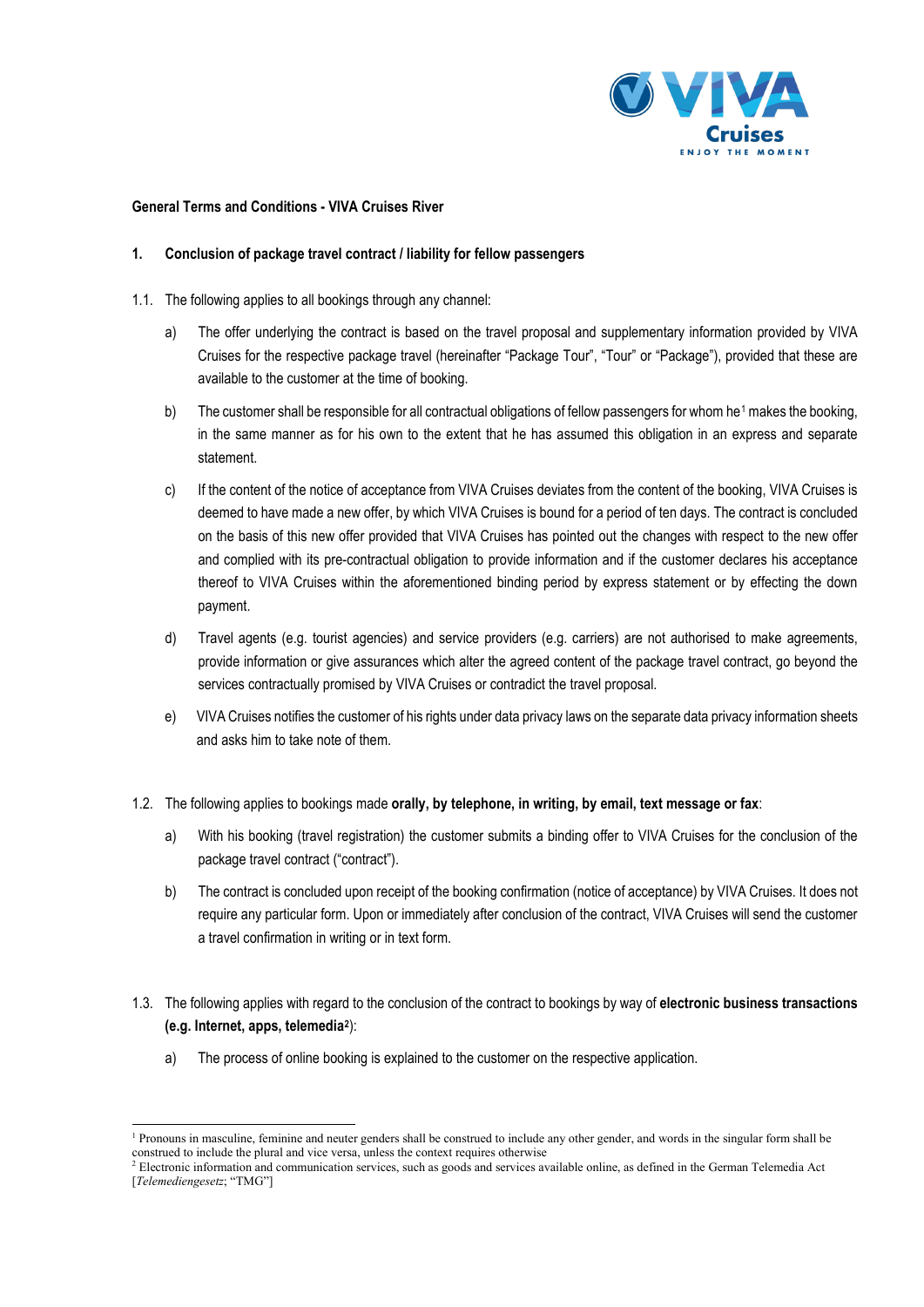- b) The customer has the option to make corrections (with explanations provided of how to use this option) for correcting his entries, deleting or resetting the entire booking form.
- c) The contractual languages offered for online booking are specified.
- d) If the text of the contract is stored by VIVA Cruises, the customer will be informed accordingly, including the possibility of later retrieval of the text of the contract.
- e) By pressing the button "booking subject to payment", the customer submits a binding offer to VIVA Cruises for the conclusion of the package travel contract.
- f) The customer will immediately receive confirmation of receipt of his booking (travel registration) by electronic means (confirmation of receipt).
- g) The transmission of the booking (travel registration) by pressing the button "booking subject to payment" does not establish a claim of the customer for the conclusion of a package travel contract in accordance with his booking (travel registration). The contract is concluded upon receipt of the booking confirmation from VIVA Cruises by the customer provided on a permanent data medium.
- h) If the booking is confirmed immediately after pressing the button "booking subject to payment" by a display of the booking confirmation directly on the screen, then the package travel contract has been concluded with the display of this booking confirmation. In this case, there is no need for an interim notification of the receipt of the booking according to lit. f) above, provided that the customer is offered the option to save the booking confirmation on a permanent data medium and to print it. However, the binding nature of the package travel contract does not depend on the customer actually using these options for saving or printing the confirmation.
- 1.4 VIVA Cruises points out that according the law (Sections 312 Paragraph 7, 312g Paragraph 2 Sentence 1 No. 9 German Civil Code (*Bürgerliches Gesetzbuch*; "BGB") package travel contracts pursuant to Sections 651a and 651c BGB entered into as distance contracts (letters, catalogues, telephone calls, faxes, email, text messages sent by cell phone as well as radio, telemedia and online services) are not subject to the customer's right of withdrawal from the contract but only to the customer's statutory rights of cancellation and termination, in particular the right of cancellation pursuant to section 651h BGB (see also Clause 5 in this respect). There is a right of withdrawal, however, if the contract for travel services according to section 651a BGB was entered into outside business premises, unless the oral negotiations, on which the conclusion of the contract is based, were conducted on the basis of a prior order of the consumer; in that latter case, the right of withdrawal does not apply.

# **2. Payment**

2.1 VIVA Cruises has insolvency insurance (customer finance guarantor contract) with tourVERS to cover the travel price to be paid by the customer. A guarantee certificate will be attached to the travel confirmation, to the copy of the contract or their back.

VIVA Cruises and travel agents may only demand or accept payments on account of the travel price before the end of the Package Tour if an effective customer finance guarantor contract is in place and the customer has been provided with tourVERS's name and contact details in a clear and comprehensible manner, with that information highlighted. After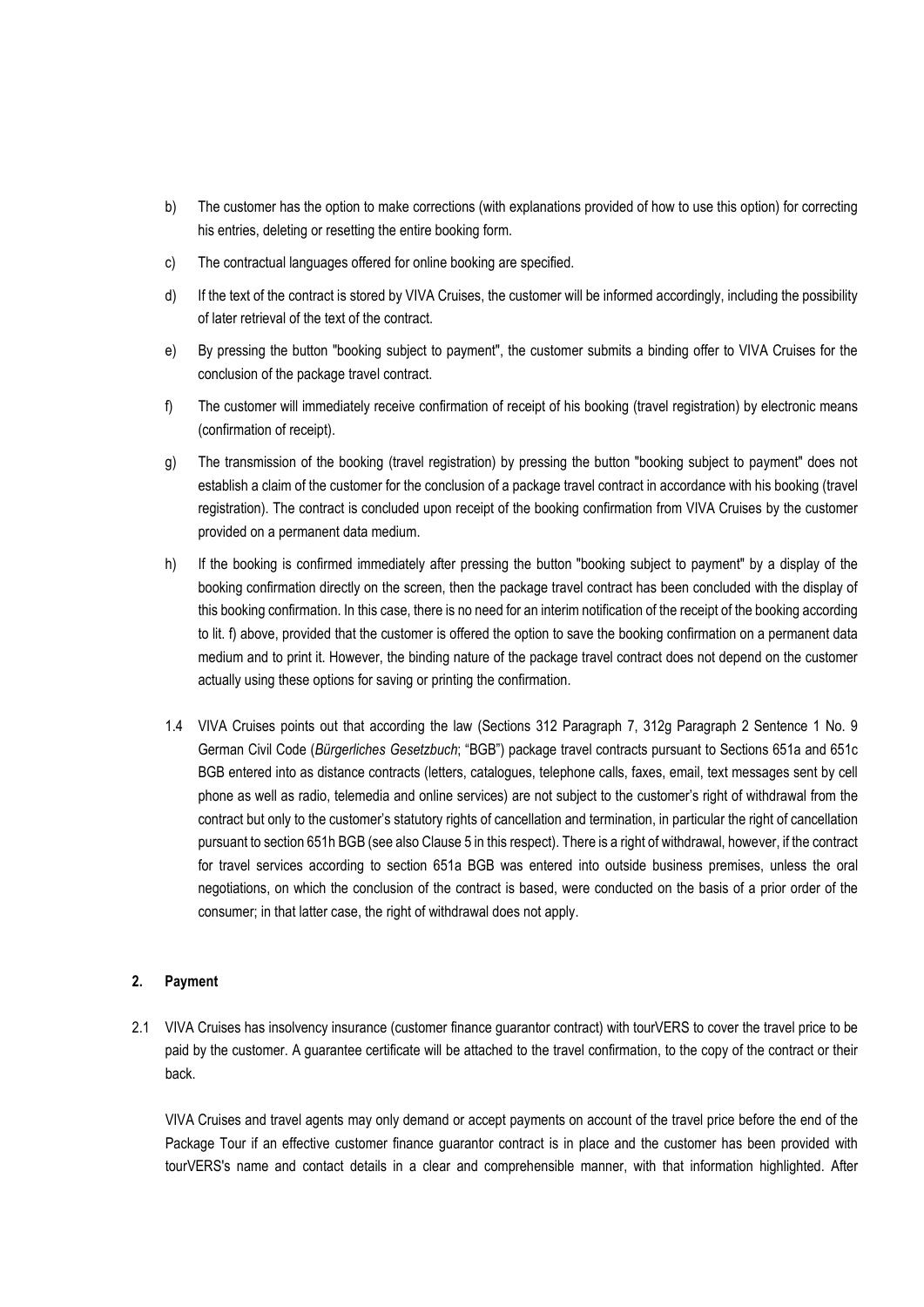conclusion of the contract and handing over of the guarantee certificate, a down payment of 20% of the travel price becomes due for payment. The balance is due 30 days prior to the commencement of the Tour, provided that the guarantee certificate has been handed over and the Package can no longer be cancelled for the reason stated in Clause 8.1.

2.2 If the customer does not make the down payment and/or the payment of the balance in accordance with the agreed payment due dates even though VIVA Cruises is ready and in a position to properly perform its contractual services, has complied with its legal obligation to provide information, and the customer has no statutory or contractual right of retention, VIVA Cruises is entitled to cancel the package travel contract after a reminder setting a deadline, and to charge the customer cancellation costs in accordance with Clause 5.2 sentence 2, to Clause 5.6.

#### **3. Changes to the contents of the contract prior to the commencement of the tour not affecting the travel price**

- 3.1 VIVA Cruises is permitted to deviate prior to the commencement of the Tour from the agreed content of the package travel contract with respect to essential features of travel services, where such deviations become necessary after conclusion of the contract and were not brought about by VIVA Cruises in bad faith, provided that such deviations are insignificant in nature and will not impair the overall Package Tour.
- 3.2 VIVA Cruises is entitled to in particular but not limited to make changes in travel times, routes and/or means of transport which become necessary due to the special conditions affecting travel by ship, due to security reasons or weather conditions or high or low water, due to orders issued by authorities (e.g. travel warnings issued by the Federal Foreign Office, restrictions due to an epidemic), for the protection of the health and safety of employees, crew and/or customers (e.g. from an epidemic) or for other reasons for which VIVA Cruises is not responsible, provided that these are minor changes only that will not affect the overall character of the Tour.
- 3.3. VIVA Cruises is obliged to inform the customer of any change to the travel services without undue delay after knowledge of its reason, on a permanent data medium (e.g. including an email, text message or voice message) in a clear and comprehensible manner, with that information highlighted.
- 3.4 In the event of a significant change of an essential feature of a travel service or a deviation from special specifications of the customers, which have become part of the package travel contract, the customer is entitled to the following within the reasonable period set by VIVA Cruises in the notification of the change:
	- either accept the change;
	- or cancel the package travel contract at no charge;
	- or request participation in a substitute tour if VIVA Cruises offered one.

The customer has the option to respond or not to respond to VIVA Cruises' notification. If the customer responds to VIVA Cruises, he may either agree with the change of the contract, request his participation in a substitute tour if one is offered to him, or cancel the contract at no charge.

If the customer fails to respond to VIVA Cruises or fails to do so within the period set, the notified change shall be deemed to have been accepted.

The customer must be made aware of this in a clear and comprehensible manner, with that information highlighted, in the notification pursuant to Clause 3.3 above.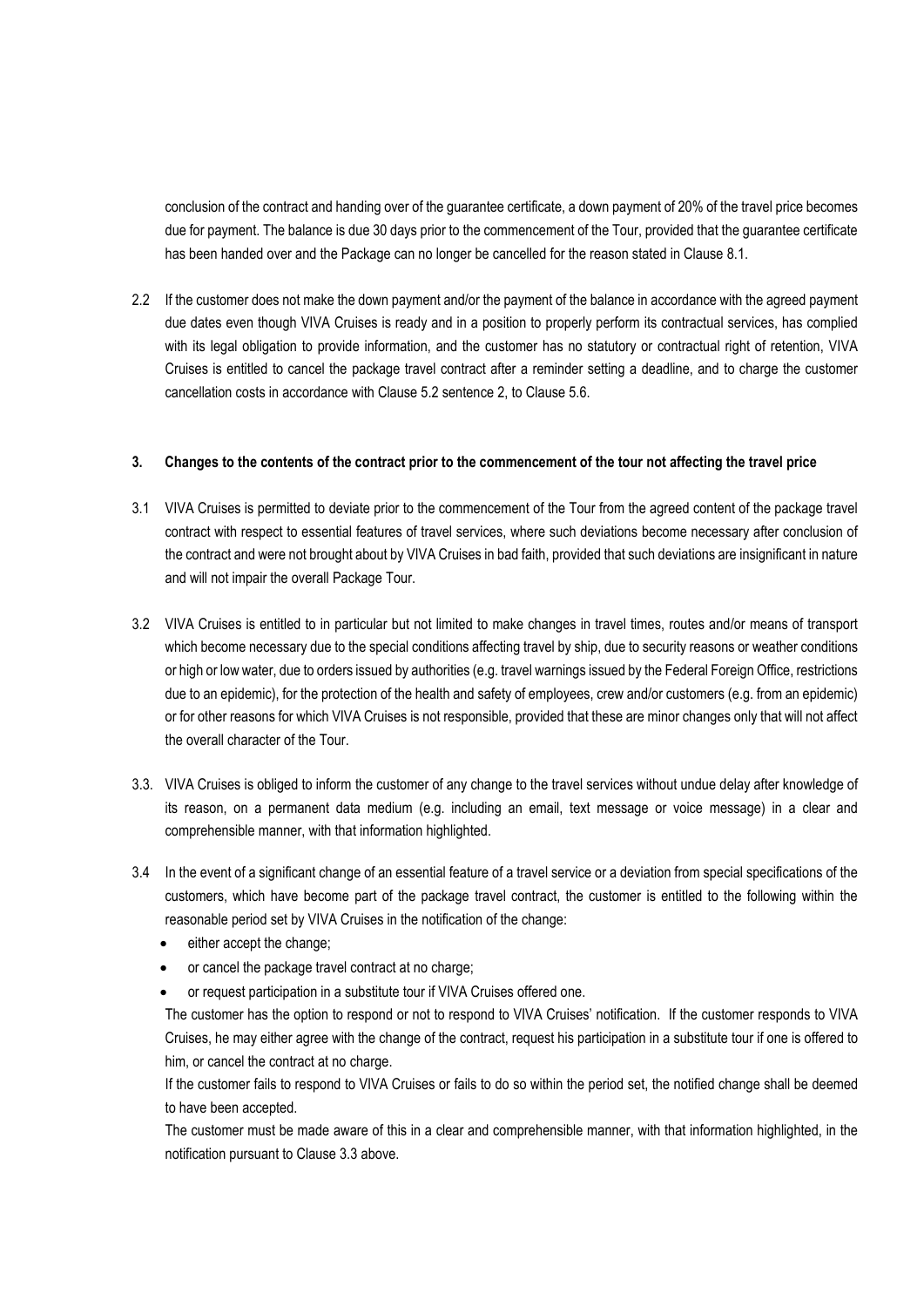3.5 Should the changed services be defective, potential warranty claims shall remain unaffected. If VIVA Cruises had lower costs for the performance of the changed or substitute tour for equivalent quality, the customer must be reimbursed in the amount of the difference in accordance with Section 651m Paragraph 2 BGB.

#### **4. Price changes after conclusion of contract**

- 4.1 VIVA Cruises reserves the right to change the price agreed in the package travel contract in the event that the increase in the travel price results directly from an increase in the price for the carriage of passengers due to higher costs for fuel or other energy sources (costs of carriage), taxes and other charges for agreed services such as tourist taxes, port or airport charges or air passenger taxes or a change in the exchange rates applicable to the relevant Package occurring after conclusion of the contract, as follows:
	- a) If the underlying costs of carriage (in particular fuel costs) increase after conclusion of the package travel contract, VIVA Cruises may increase the travel price according to the following calculation:
		- In the case of an increase related to the seat or bed, VIVA Cruises may charge the amount of the increase to the customer.
		- In other cases, the additional costs of carriage charged by the carrier per means of transport are divided by the number of seats or beds of the agreed means of transport. The amount of the increase resulting from that calculation may be charged by VIVA Cruises to the customer for the individual seat or bed.
	- b) If taxes and other levies such as tourist taxes, port/airport charges or air passenger taxes applicable at the time of conclusion of the package travel contract charged to VIVA Cruises are increased, the travel price may be increased by the corresponding proportional amount.
	- c) In the event of a change in the exchange rates after conclusion of the package travel contract, the travel price may be increased to the extent that the Package has become more expensive for VIVA Cruises as a result.
	- d) In the event of a subsequent change in the travel price, VIVA Cruises must inform the customer without undue delay in a clear and comprehensible manner on a permanent data medium (e.g. an email) about the price increase, its reasons and the calculation of the increase. The price may not be increased less than 20 days before the commencement of the Tour.
	- e) VIVA Cruises may not unilaterally increase prices by more than 8%. VIVA Cruises shall offer the customer the price increase and request that the customer either accept it within a reasonable period of time or cancel the contract at no cost. The offer to increase the price may not be made less than 20 days before the commencement of the Tour. VIVA Cruises may also offer the customer to participate in another Package (substitute). The customer has no legal claim to this option. Upon expiry of the period specified by VIVA Cruises, the offer to amend the contract shall be deemed accepted. The acceptance by the customer of any substitute VIVA Cruises may offer requires the customer's express notice of acceptance to VIVA Cruises.
- 4.2 At the customer's request, VIVA Cruises is obliged to reduce the travel price if and to the extent that the costs of carriage, taxes or exchange rates referred to in Clause 4.1 have changed after conclusion of the contract and before the commencement of the tour to such extent that the Package comes at a lower cost to VIVA Cruises. If the customer has paid more than the amount owed as a result, VIVA Cruises shall refund the excess amount, while VIVA Cruises is entitled to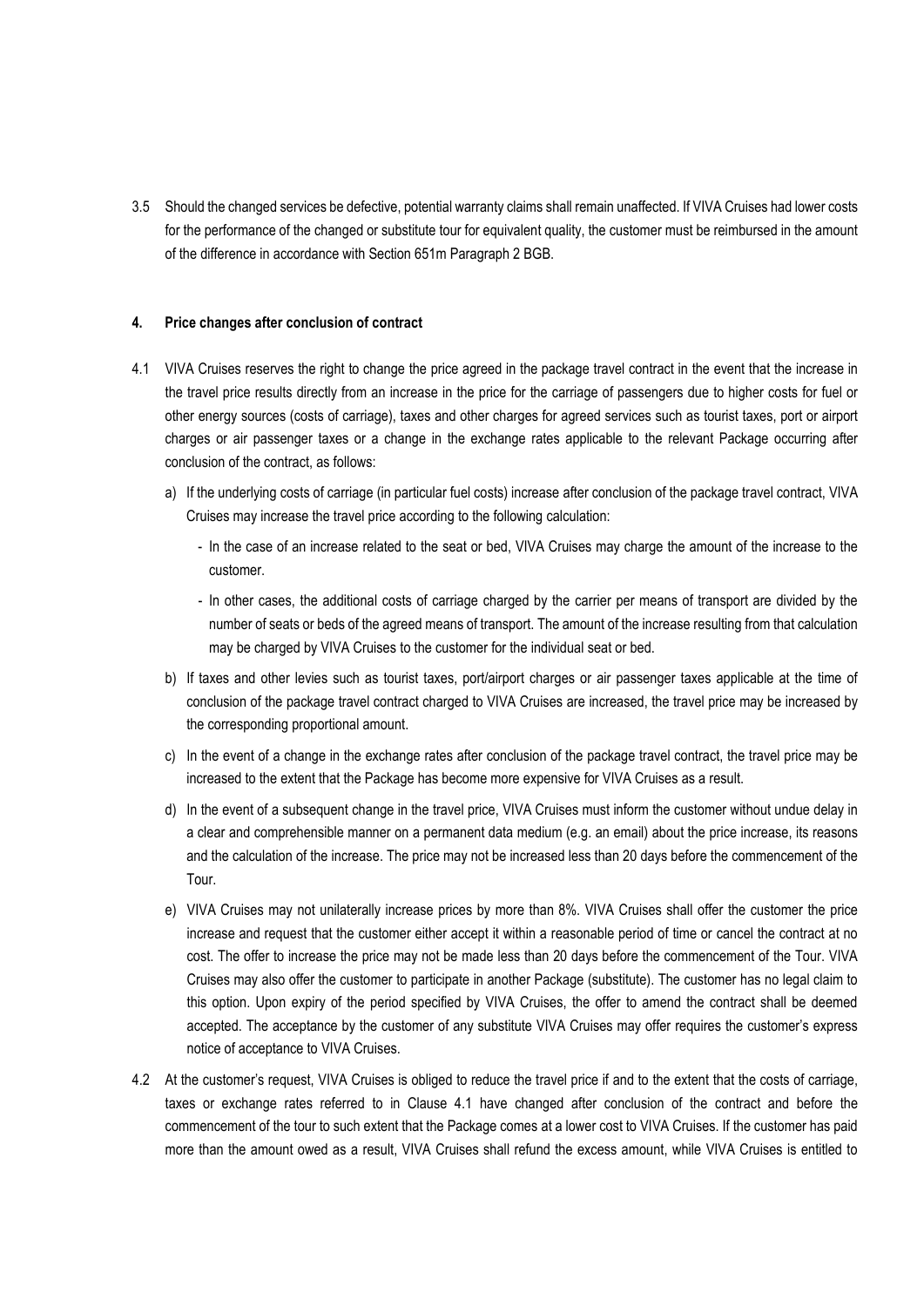deduct the actual administrative expenses incurred. At the customer's request, VIVA Cruises shall provide evidence of the amount of administrative expenses incurred.

## **5. Cancellation of the contract by the customer prior to commencement of the tour/cancellation costs**

- 5.1 The customer may cancel the Package at any time prior to the commencement of the Tour. The cancellation must be expressed by notice given to VIVA Cruises. If the Package was booked through a travel agent, the notice of cancellation may also be given to the agent. It is recommended that the customer gives his notice of cancellation in text form on a permanent data medium.
- 5.2 If the customer cancels prior to the commencement of the tour or does not set out on the Package Tour, VIVA Cruises loses the right to claim the travel price. Instead, VIVA Cruises may claim appropriate compensation if VIVA Cruises is not responsible for the cancellation or if unavoidable, extraordinary circumstances occur at or in the immediate vicinity of the destination which significantly impair the performance of the Package Tour or the carriage of passengers to the destination. Circumstances shall be deemed unavoidable and extraordinary if they are not under the control of the party that invokes them and their consequences could not have been avoided even if all reasonable precautions had been taken.

An unavoidable and extraordinary circumstance shall not be constituted, in particular but not limited to, if in case of an epidemic

- a) at the time of the customer's cancellation no travel warning has been issued for the destination by the German Foreign Office and there are no other objective grounds for assuming that there is an overwhelming probability of infection with an epidemic disease;
- b) the customer's cancellation is based exclusively on purely subjective concerns regarding a possible risk of infection;
- c) the customer has concerns regarding official administrative orders after the return home (e.g. the ordering of a precautionary quarantine);
- d) at time of booking of the Tour, there already had been a travel warning issued by the German Foreign Office or objective grounds for assuming a reasonable probability of infection with an epidemic disease;
- e) the customer has concerns, that for reasons for which he is responsible (e.g. stays abroad before the commencement of the Tour), his entry into the travel destination or an intermediate destination of the Tour may be denied or other official measures (e.g. the ordering of a precautionary quarantine) may be ordered by authorities.

Furthermore, an unavoidable and extraordinary circumstance shall not be constituted if it is based exclusively on the intensification of facts that already had been present at the time of booking and such intensification was objectively foreseeable at the time of booking.

5.3 VIVA Cruises has determined the following lump sum compensation, taking into account the period between the notice of cancellation and the commencement of the Tour as well as the expected cost savings and the expected earnings by the use of the travel services in another way. The compensation shall be calculated as follows after the date of receipt of the notice of cancellation: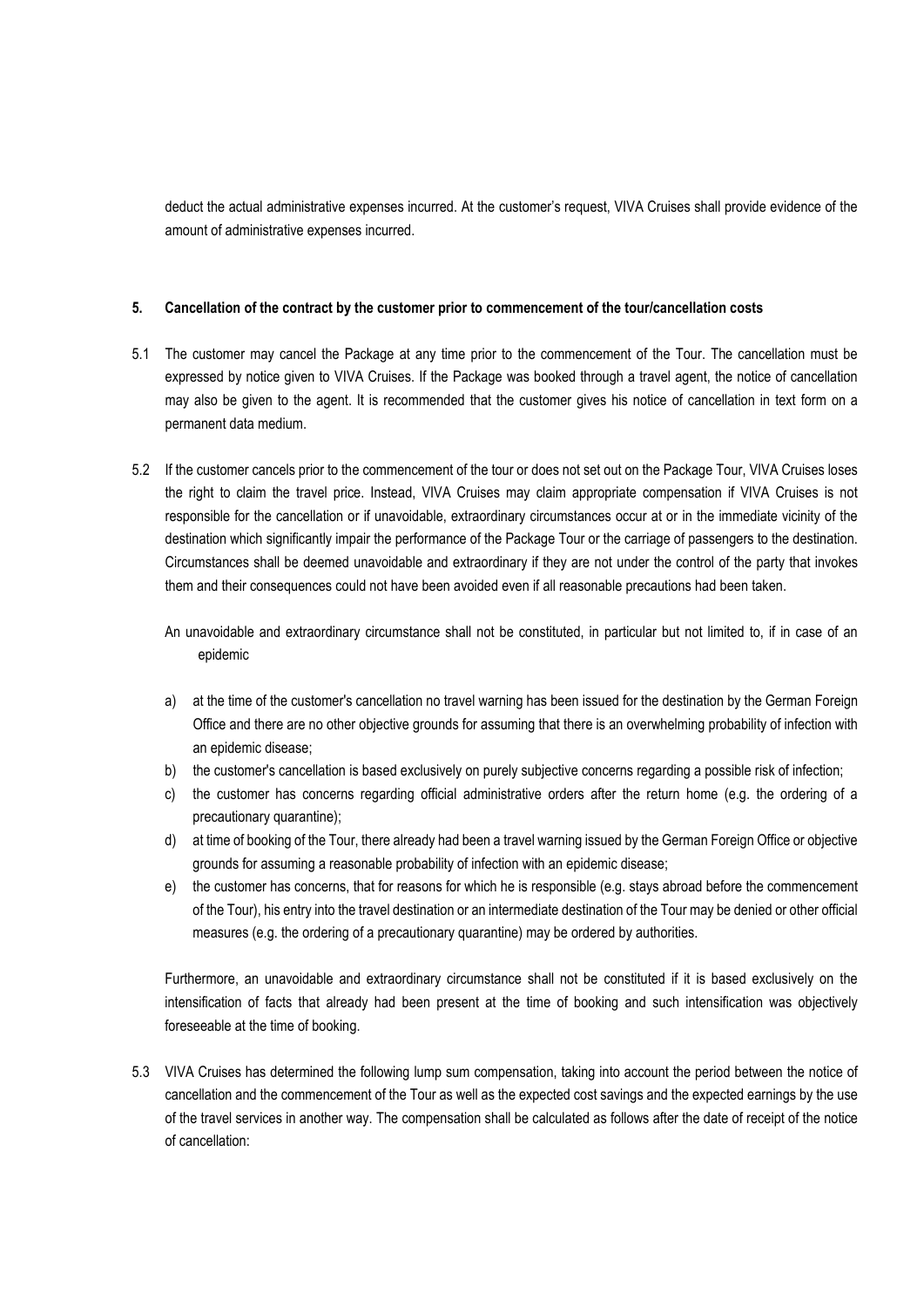Up to 120 days prior to the commencement of the Tour 10%, from the 119<sup>th</sup> to the 90<sup>th</sup> day prior to the commencement of the Tour 20%, from the 89<sup>th</sup> to the 30<sup>th</sup> day prior to the commencement of the Tour 40%. from the 29<sup>th</sup> to the 15<sup>th</sup> day prior to the commencement of the Tour 60%, from the 14<sup>th</sup> to the 1<sup>st</sup> day prior to the commencement of the Tour 80% of the travel price, Cancellation on the date of the tour or failure to set out on the Package Tour: 90% of the travel price.

- 5.4 In any case, the customer is at liberty to prove to VIVA Cruises that VIVA Cruises has incurred no damage or a substantially lower damage than the lump sum claimed by VIVA Cruises.
- 5.5 VIVA Cruises reserves the right to claim a higher compensation instead of the above lump sums, calculated individually on basis of the travel price less the value of the costs saved by VIVA Cruises and less what VIVA Cruises earns through the use of the travel services in another way. In this case, VIVA Cruises is obliged to justify upon the customer's request the amount of the compensation claimed.
- 5.6 If, in the case of a jointly booked double cabin, one passenger paying full fare cancels prior to the commencement of the tour, with the consequence that the double cabin is now used as a single cabin, VIVA Cruises is entitled to the compensation specified under 5.3., but at least to a lump sum compensation in the amount of the surcharge otherwise payable for a single cabin at the time of booking. The same applies if a customer paying full fare cancels a cabin booked for several passengers, so that a cabin, which is originally intended for three or four people, is used by fewer people.
- 5.7 If VIVA Cruises is obliged to reimburse the travel price (if already paid) as a result of the cancellation, VIVA Cruises shall reimburse it without undue delay, but in any case within 14 days of the cancellation.
- 5.8 VIVA Cruises strongly recommends that the customer takes out travel cancellation insurance and luggage and travel accident insurance (in the event that interruption of travel, e.g. due to an accident, becomes necessary).

# **6. Change of reservation**

- 6.1 After conclusion of the contract, the customer is not entitled to changes with regard to the travel date, the destination, place of departure, accommodation or the mode of carriage (rebooking). This shall not apply if the rebooking is required because VIVA Cruises failed to provide the customer with pre-contractual information as defined in Art. 250 Paragraph 3 Introductory Act to the Civil Code ("EGBGB"), or provided insufficient or erroneous pre-contractual information; in this case, rebooking is allowed free of charge. If, in all other cases, a rebooking is nevertheless made at the customer's request at least 90 days prior to commencement of the Tour, VIVA Cruises may charge a rebooking fee of EUR 50 per customer . In individual cases, e.g. where flights are involved, the additional rebooking costs may be considerably higher.
- 6.2 Any rebooking requests made by the customer after expiry of the 90-day period, if possible at all, requires the cancellation of the package travel contract in accordance with the terms set forth in Clauses 5.2 to 5.7 with simultaneous new registration. This does not apply to rebooking requests that cause only negligible costs.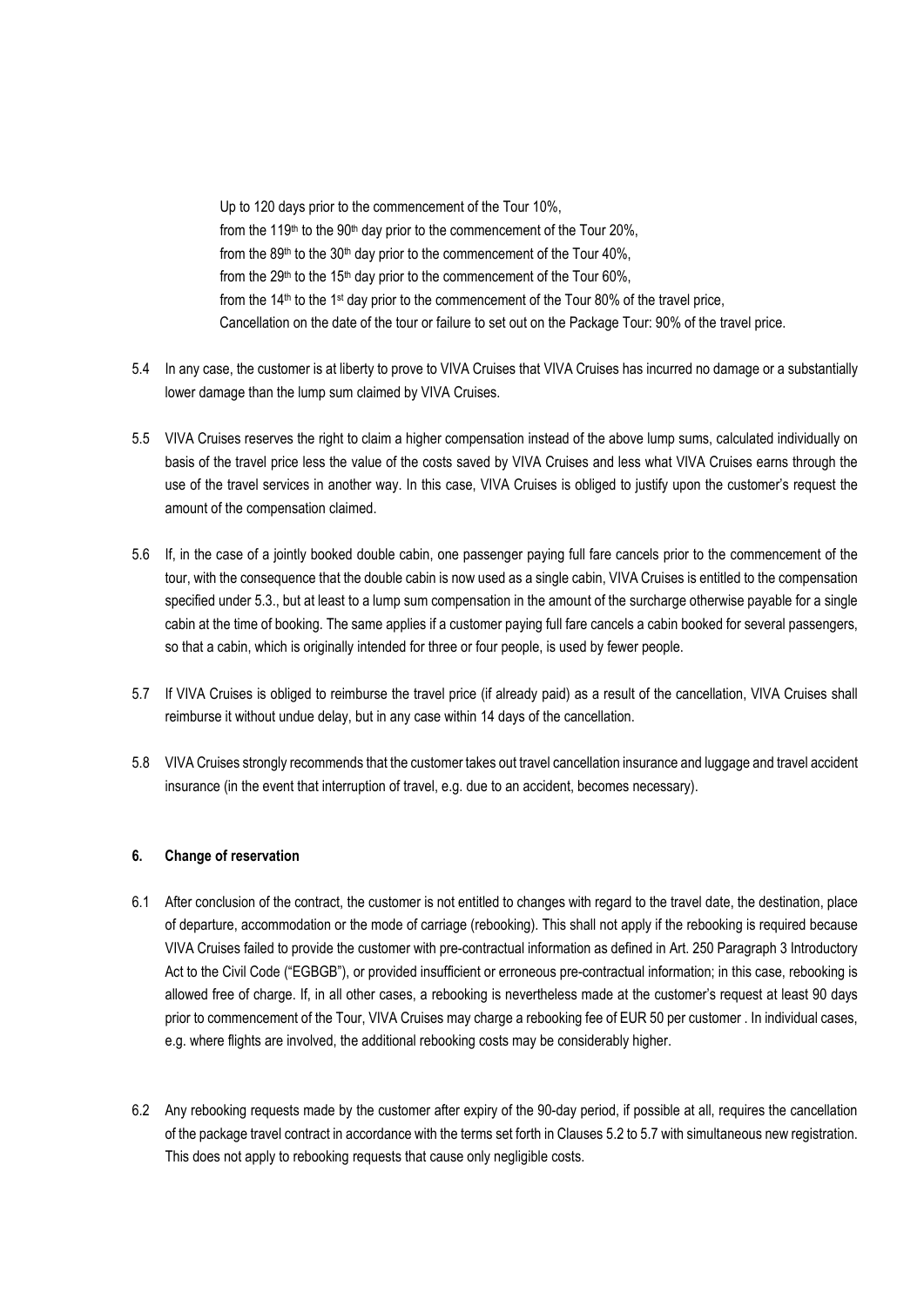- 6.3 Any airline charges for the correction of names on airline tickets that have already been issued (as opposed to a change of the passenger) may be passed on to the customer. In addition to this, VIVA Cruises may also charge a rebooking fee of EUR 50 in these cases.
- 6.4 The customer may make a declaration to VIVA Cruises up to 7 days in advance of the commencement of the Tour that not the customer himself but a third party will join the package travel contract as a party to the contract, assuming all rights and obligations thereunder. This declaration must be made on a durable medium (paper or electronic). VIVA Cruises is entitled to object to the third party joining the contract if that third party is not in compliance with the contractual requirements for the Tour. If a third party joins the contract, this third party and the customer shall be liable to VIVA Cruises as joint and several debtors for the travel price and the additional costs incurred due to the third party joining the contract. These additional costs must be appropriate and must have actually been incurred, which VIVA Cruises shall prove to the customer.
- 6.5 Rebooking fees are due and payable immediately.

## **7. Services not used**

If the customer does not make use of individual travel services properly provided to him for reasons attributable to him (e.g. premature return or for other compelling reasons), he is not entitled to a pro rata refund of the travel price, unless such reasons would have entitled him to cancel or terminate the package travel contract free of charge in accordance with the law. VIVA Cruises will endeavour to reimburse the expenses saved by the service providers. This obligation shall not apply in the case of entirely insignificant services.

#### **8. Minimum number of participants not reached/Cancellation by VIVA Cruises prior to the commencement of the Tour**

8.1 The minimum number of participants for all VIVA Cruises Package Tours is 80 persons.

If the minimum number of participants is not reached, VIVA Cruises may cancel the package travel contract only if VIVA Cruises has

- a) specified the minimum number of participants in the pre-contractual information and has given the latest date by which the notification must be received by the customer prior to the contractually agreed commencement of the Tour; and
- b) specified the minimum number of participants and the latest date for cancellation in the travel confirmation.

Notice of cancellation must be given to the customer by the 31<sup>st</sup> day prior to the agreed commencement of the Tour at the latest, but in any event no later than by the date indicated to the customer in the pre-contractual information and the travel confirmation.

Should it become apparent at an earlier point in time that the minimum number of participants cannot be reached, VIVA Cruises must exercise its cancellation right without undue delay.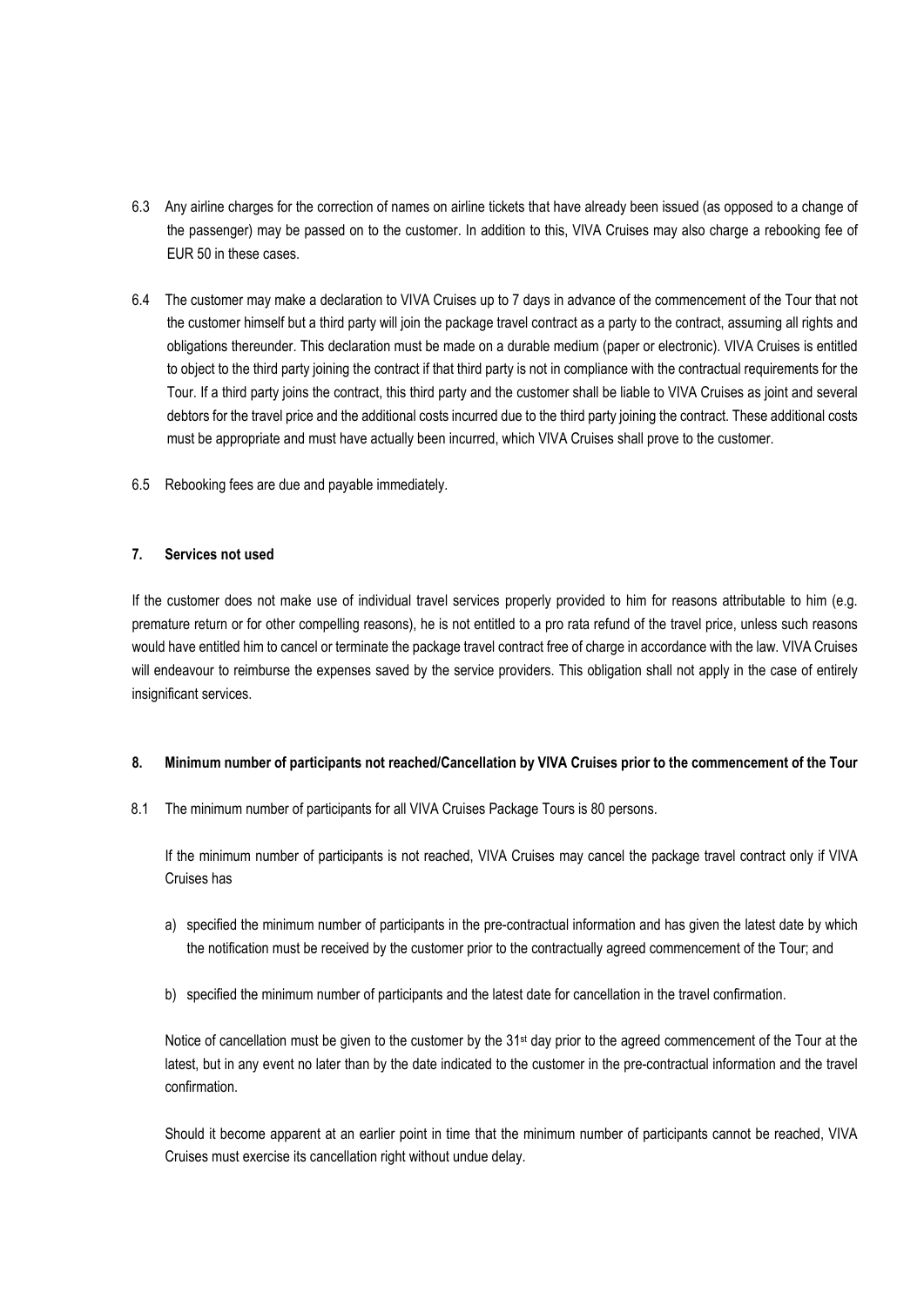8.2. VIVA Cruises may also cancel the package travel contract prior to the commencement of the Tour if VIVA Cruises is prevented from fulfilling the contract due to unavoidable extraordinary circumstances .

Circumstances are unavoidable and extraordinary if they are beyond the control of the party invoking them and their consequences could not have been prevented even if all reasonable precautions had been taken. Unavoidable and extraordinary circumstances are e.g. wars, civil wars, natural disasters, occurring epidemics (in particular the Covid-19 epidemic), terrorist attacks as well as official orders issued after the conclusion of the contract, entry bans (in particular due to epidemics) and travel warnings of the Foreign Office for the destination or an intermediate destination of the Tour.

Notice of cancellation according to this Clause 8.2 must be given to the customer without undue delay upon becoming aware of the reason for the cancellation.

8.3 If VIVA Cruises cancels the contract in accordance with above Clause 8.1 or 8.2, VIVA Cruises loses the right to claim the agreed travel price. If it has already been (partially) paid, VIVA Cruises shall refund the payments made without undue delay, but in any case, within 14 days. There is no right to claim additional compensation in the event of cancellation in accordance with Clauses 8.1 and 8.2.

If in such cases, at the customer's request, instead of a refund of the travel price the Tour is rebooked or a travel voucher is issued in accordance with the requirements of Article 240 § 6 EGBGB, the rebooking fee pursuant to Section 6 shall not apply.

# **9. Rescission/Termination of contract by VIVA Cruises for reasons related to behaviour, illness, or pregnancy**

In the following cases, VIVA Cruises may rescind the package travel contract in whole or in part **without notice** prior to the commencement of the journey, or terminate the package travel contract in whole or in part **without notice** after the commencement of the journey:

# a) if the customer, **in the judgement of the captain, where applicable, after having consulted the ship's physician**,

- is unfit to travel due to illness, infirmity, or for any other reason;
- needs to be accompanied but travels unaccompanied;
- is a danger to the health of other passengers, crew members, and employees of VIVA Cruises (e.g. due to contagion or threat of epidemic spread, e.g. Covid-19) ;
- has booked by providing false information
- notwithstanding a warning from VIVA Cruises, causes permanent or repeated disturbance or behaves contrary to the contract to such an extent that the immediate cancellation of the contract in whole or in part is justified;
- b) in the event of pregnancy, if the customer is in her 24<sup>th</sup> week of pregnancy or beyond at the time of departure or if she reaches the 24th week of pregnancy during the voyage. In these cases, the carriage is excluded for safety reasons and due to limited medical care on board VIVA Cruises vessels. If the customer could not have known this at the time of booking, VIVA Cruises will reimburse the travel price already paid if notified immediately after the customer becoming aware of the pregnancy. If such notification is culpably delayed, VIVA Cruises reserves the right to make a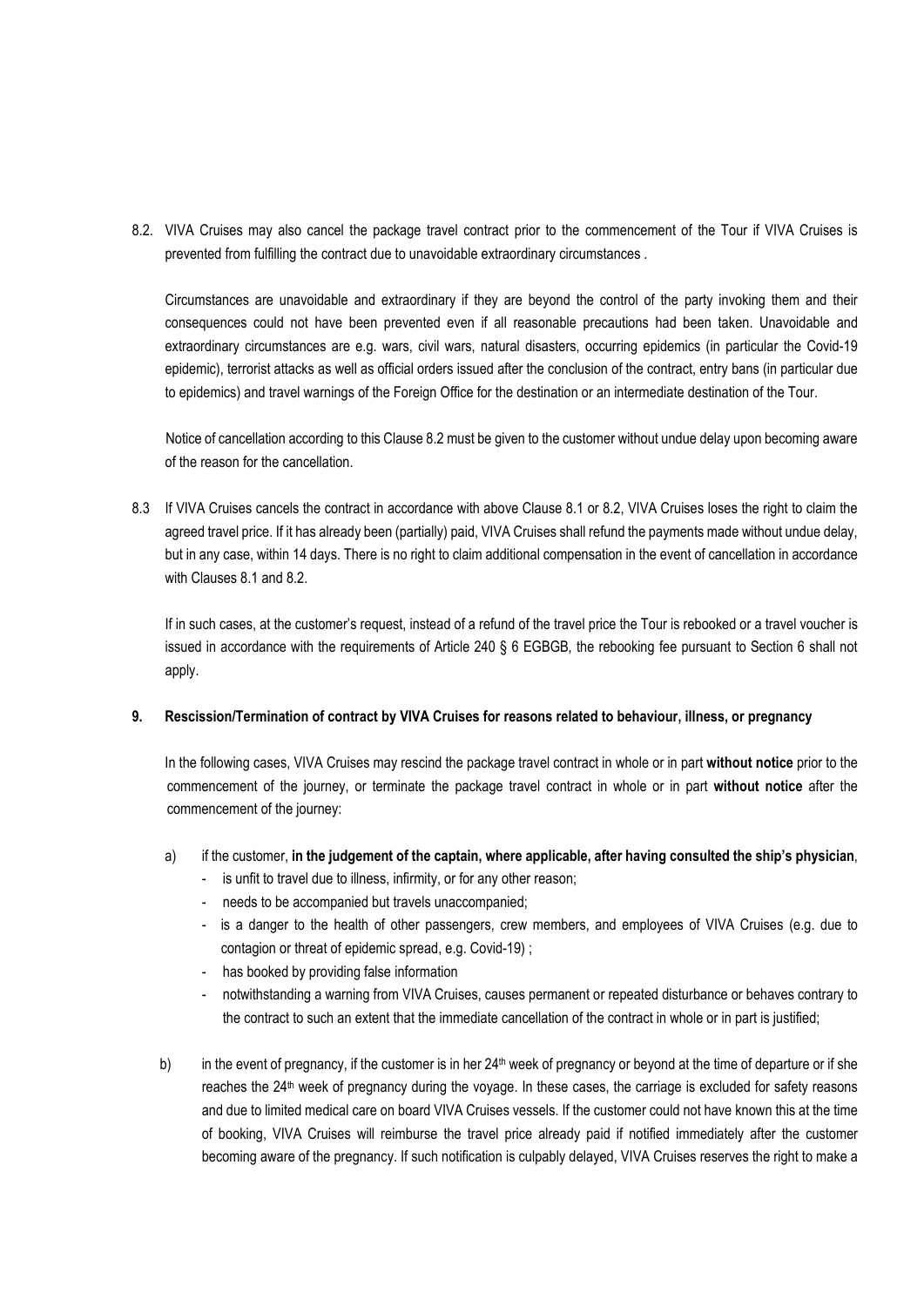claim in accordance with Clause 5. Expectant mothers less than 24 weeks pregnant at the time of embarkation must present a specialist (gynaecological) certificate of fitness to travel confirming the navigated area.

If VIVA Cruises terminates or rescinds the contract for any of the reasons specified under a) above, the customer may be entirely or partially excluded from the (continuation of the) Tour. VIVA Cruises retains the right to claim the travel price; however, VIVA Cruises must take into account the value of the cost savings as well as those benefits that VIVA Cruises obtains from the use of the travel services in another way, including the credits VIVA Cruises receives from the service providers. Any additional costs incurred for the return trip shall be borne by the customer.

# **10. Travel voucher**

- 10.1 If the customer or VIVA Cruises withdraws from the package tour contract due to circumstances related to the Covid-19 pandemic and if the customer is entitled to a refund due to the withdrawal according to the package tour contract, by statutory law or these General terms and Conditions, VIVA Cruises may offer the customer a travel voucher instead of refunding the travel price. The customer may choose whether to accept the travel voucher offered by VIVA Cruises or to exercise its right to claim a refund of the travel price. VIVA Cruises will inform the customer of this right of choice when offering the travel voucher.
- 10.2 The value of the travel voucher corresponds to the sum of all payments made by the customer to VIVA Cruises at the time of cancellation according to the package travel contract. The travel voucher must indicate the value and the term of validity of the travel voucher as well as the fact that it has been issued due to the Covid-19 pandemic.
- 10.3 If the customer accepts the travel voucher offered by VIVA Cruises according to Clause 10.1, this shall be deemed as acceptance in lieu of performance (§ 364 Paragraph 1 BGB) for the customer's refund claim.
- 10.4 Clauses 10.1 and 10.2 are only applicable to package travel contracts concluded before 8 March 2020. Regarding all package travel contracts concluded after 8 March 2020 Article 240 § 6 EGBGB shall apply.

#### **11. Duties of the customer to cooperate**

11.1 Travel documents

The customer must inform VIVA Cruises if he has not received the required travel documents (e.g. flight ticket, hotel voucher) within the period specified by VIVA Cruises.

#### 11.2 Notice of defects / Request for remedy of defects

If the Package Tour is not provided free from travel defects, the customer may claim remedial action.

If the customer culpably fails to notify VIVA Cruises immediately of a travel defect and VIVA Cruises was therefore unable to remedy the situation, the customer is not entitled to assert claims for reduction in price according to Section 651m BGB or claims for damages according to Section 651n BGB.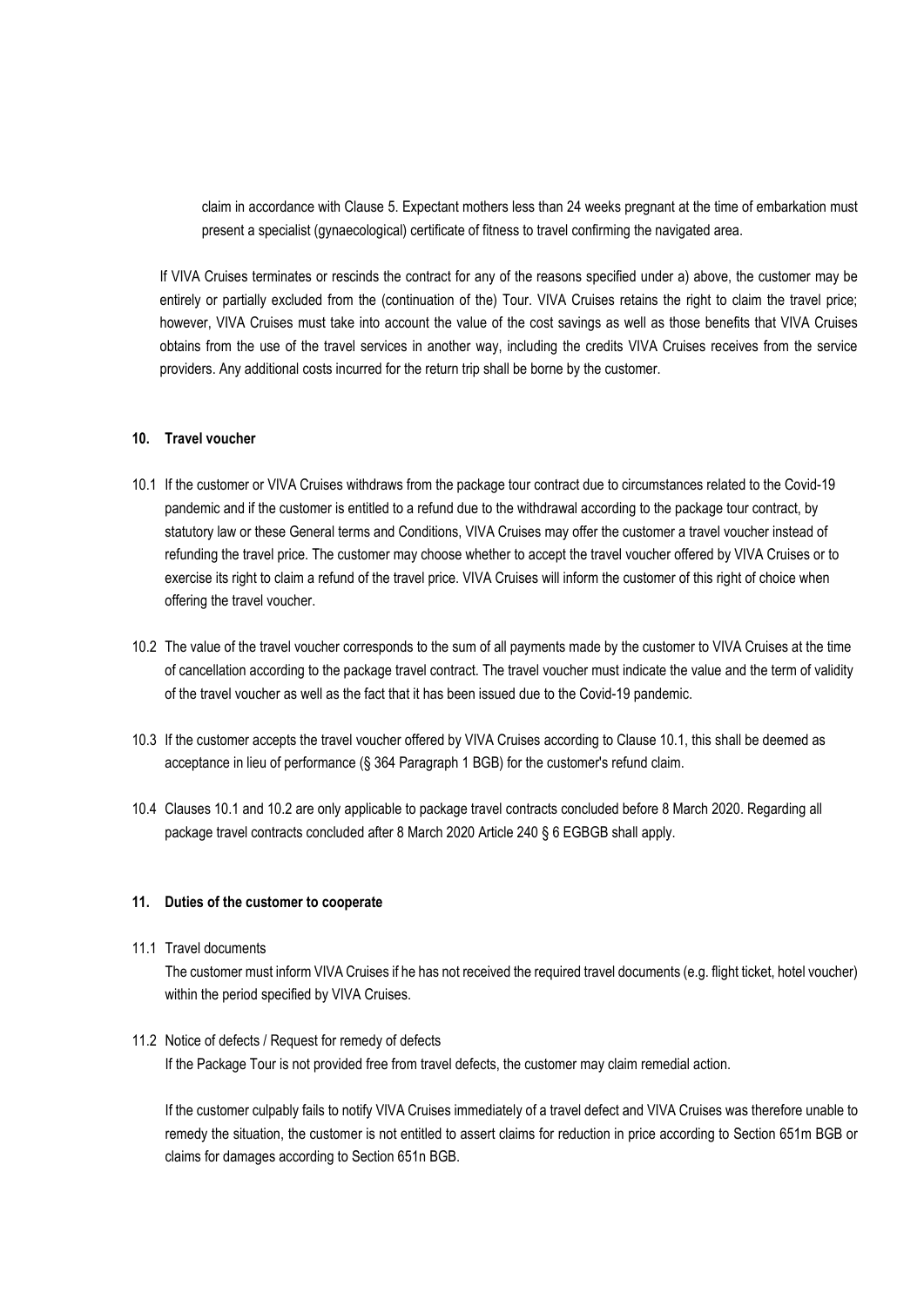This shall not apply only if the notice of defect is clearly futile or unreasonable for other reasons.

The customer is obliged to notify the representative of VIVA Cruises at the holiday destination of the defect without undue delay, i.e. the tour guide on board or on site. If the tour guide is not available, or if there is no tour guide and none is owed under the contract, any travel defects must be reported to VIVA Cruises at its registered office under the contact information provided. Information on how to contact the tour guide or VIVA Cruises is included in the booking confirmation or is provided at the latest with the travel documents.

The tour guide is charged with remedying the situation, provided this is possible and does not entail disproportionate costs, taking into account the extent of the defect and the value of the travel service concerned. If VIVA Cruises/the tour guide invoke the impossibility or economic inefficiency of the remedy for a considerable part of the travel services, VIVA Cruises shall, if possible, offer the customer an appropriate, equivalent alternative service comparable to the service agreed upon in the contract. The tour guide is not authorized to recognise claims.

#### 11.3 Period allowed for remedy prior to termination of contract

If the Package Tour is substantially impaired by a defect and a customer wishes to terminate the package travel contract according to section 651l BGB due to a defect of the kind described in section 651i Paragraph 2 BGB, provided that it is substantial, he first has to set VIVA Cruises an appropriate period for remedy. This shall not apply if immediate remedy is necessary or the remedy is refused by VIVA Cruises.

## 11.4 Luggage

The customer's luggage must not contain any weapons and other dangerous objects, narcotics, as well as alcoholic beverages intended for consumption during the voyage. Clause 15.4 of these terms and condition shall apply accordingly. Any luggage containing prohibited objects as provided above may be excluded from (further) carriage.

- 11.5 Damage to, and delayed delivery of, luggage in air travel; special rules and periods for seeking redress
	- (a) The customer is advised that any delayed, lost or damage luggage in connection with air travel must be reported by the customer in accordance with air traffic regulations to the relevant airline without undue delay on the spot by means of a damage report (P.I.R.). Airlines and tour operators may refuse refunds on the basis of international treaties if the damage report has not been completed. In the event of damage to luggage, the damage report must be filed within 7 days and in the event of delay within 21 days of delivery.
	- (b) In addition, the loss, damage or misdirection of luggage must be reported without undue delay to the representative of VIVA Cruises (tour guide) or VIVA Cruises. This shall not release the customer from filing a damage report with the airline pursuant to lit. a) above within the periods stated above.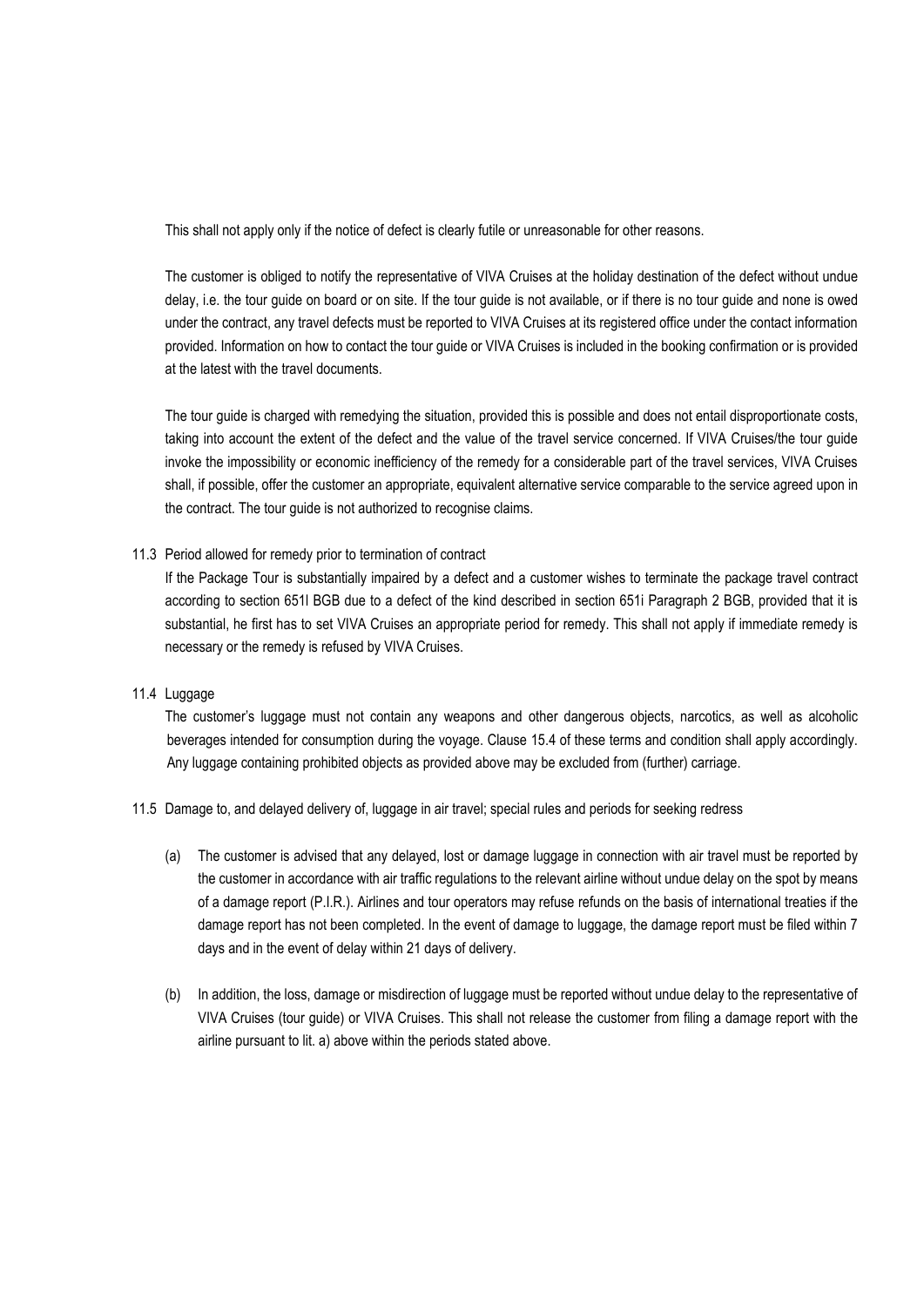## **12. Limitation of liability**

12.1 The contractual liability of VIVA Cruises for damages which do not arise from loss of life, bodily injury or damage to health and which were not culpably (intentionally or negligently) caused is limited to three times the travel price.

This maximum liability amount applies per customer and per journey.

Any further claims under the Montreal Convention or the Air Traffic Act shall remain unaffected by the limitation.

- 12.2 VIVA Cruises is not liable for disruptions to services, personal injury and damage to property in connection with services which are merely arranged by VIVA Cruises and actually provided by third parties ("Third-Party Services", e.g. excursions, sports events, theatre visits, exhibitions, transport services from and to the specified place of departure and destination) if these services are expressly marked as Third-Party Services in the travel description and booking confirmation stating the arranged contractual partner in such a clear manner that the customer is able to recognise that these services are not part of the travel services provided by VIVA Cruises. Sections 651b, 651c, 651w and 651y BGB shall remain unaffected. However, VIVA Cruises shall be liable if and to the extent that the violation of VIVA Cruises' duties of information, clarification or organisation were the cause of damage to the customer.
- 12.3 If international agreements or statutory provisions based on such agreements apply to a travel service to be provided by a service provider, according to which a claim for damages can only arise or be asserted under certain conditions or restrictions or is excluded under certain conditions, VIVA Cruises, in its capacity as the tour operator, may invoke the same in its dealings with the customer.
- 12.4 Where VIVA Cruises acts in the capacity of a contractual or performing carrier with regard to the voyage or VIVA Cruises is regarded as such according to statutory provisions, VIVA Cruises shall be liable according to the specifically applicable statutory provisions (in particular according to the provisions of the German Inland Waterways Act and the German Commercial Code).
- 12.5 Where VIVA Cruises acts in the capacity of a contractual or performing air carrier with regard to carriage by air or VIVA Cruises is regarded as such according to statutory provisions, VIVA Cruises' liability shall be governed by the specifically applicable statutory provisions or those stipulated in international agreements (including the German Air Traffic Act, the Montreal Convention).
- 12.6 VIVA Cruises shall not be liable for damage to or loss of personal items (e.g. photographic or film equipment, clothing, jewellery or other valuables) caused by theft, getting lost in any other manner, or excessive physical loads or stresses occurring off board the vessel, unless the damage or loss is due to intentional or grossly negligent conduct on the part of VIVA Cruises. Any and all liability is also excluded for storage or transport in the vehicles used for onshore activities or transfers, unless intentional or grossly negligent conduct on the part of VIVA Cruises has resulted in the damage or loss. VIVA Cruises shall be liable for damage to or loss of cabin luggage in accordance with the provisions of the German Commercial Code. Jewellery, cash, or other valuables must be safely stored and transported in the carry-on luggage during arrival and departure (not in the checked luggage).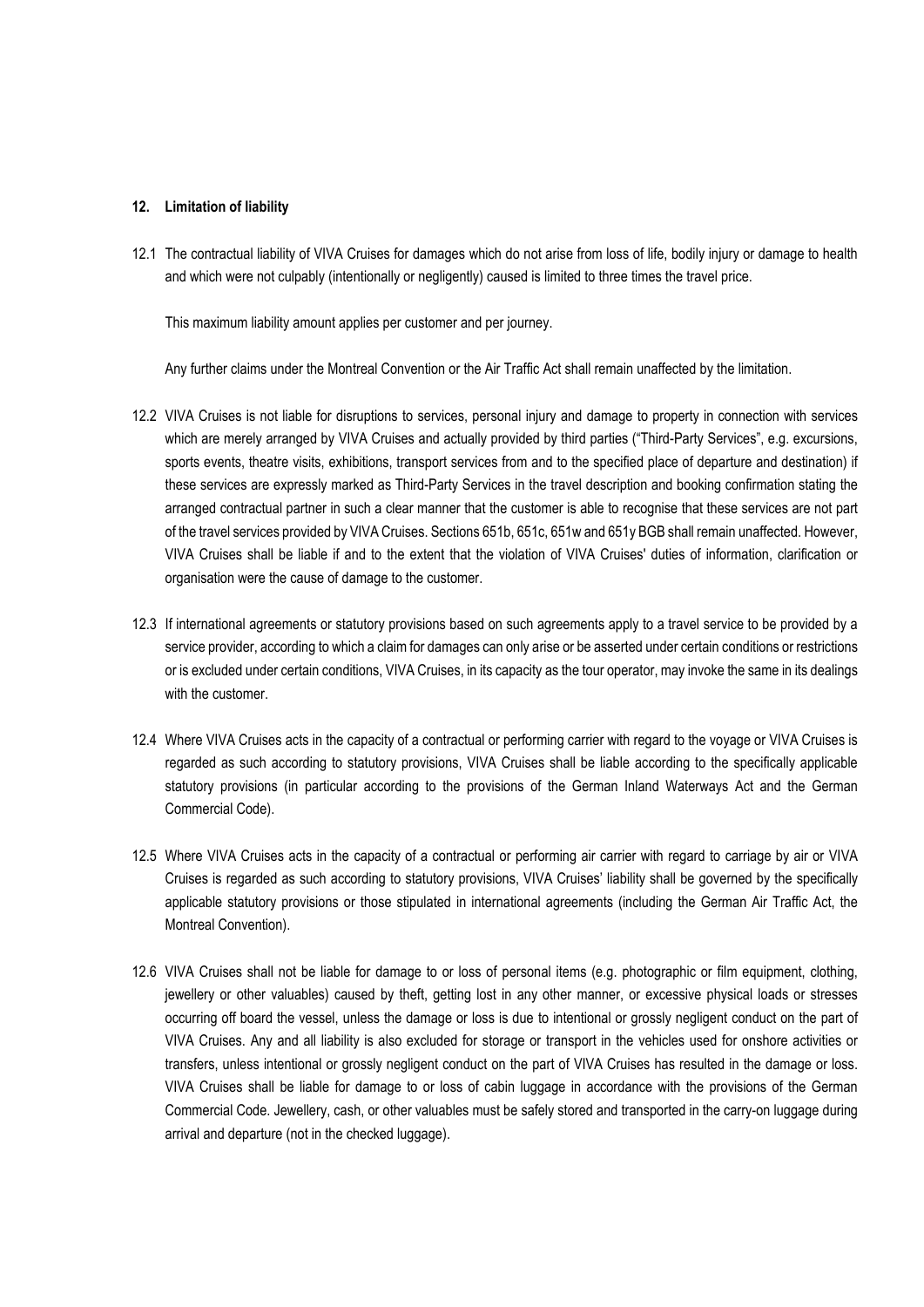12.7 If a claim is made against an employee or agent of VIVA Cruises for damage incurred in connection with the carriage, this employee or agent may, provided he proves that he acted in the performance of his duties, invoke the defences and limitations of liability which apply to VIVA Cruises under these travel conditions.

### **13. Limitation of actions, assertion of claims**

- 13.1 The claims of the customer specified in section 651i Paragraph 3 BGB shall be time-barred in accordance with section 651j BGB in two years.
- 13.2 The limitation period starts to run on the day on which the Package Tour is scheduled to end according to the contract. If the last day of that period falls on a Sunday, a public holiday recognised by the state at the place where the notice is given, or a Saturday, the next business day shall take the place of such a day.
- 13.3 Claims pursuant to section 651i Paragraph 3 No. 2, 4-7 BGB must be lodged by the customer with VIVA Cruises. It is recommended to lodge the claim in writing on a permanent data medium.
- 13.4 If negotiations between the customer and VIVA Cruises about the claim or the circumstances substantiating the claim are pending, the limitation period shall be suspended until the customer or VIVA Cruises refuses to continue the negotiations. The limitation occurs at the earliest three months after the end of the suspension.
- 13.5 In the case of damage to, or delays in the delivery of, luggage in connection with flights in accordance with Clause 11.4, the following shall apply: A claim for damages due to damage to luggage must be asserted within 7 days, a claim for damages due to delayed luggage within 21 days after delivery.
- 13.6 The travel agency only acts as an agent when the travel contract is concluded. It is not authorised to accept the filing of warranty and compensation claims by the customer after the end of the trip.
- 13.7 Without the consent of VIVA Cruises, customers may not transfer claims against VIVA Cruises to third parties, either in whole or in part. This does not apply among accompanying family members.

#### **14. Carriage by air and obligation to provide information on the identity of the operating air carrier**

- 14.1 If the Tour involves air carriage, this portion of the Tour shall be governed by the terms and conditions of the airline operating the respective flights (cf. also Clause 12.5 regarding liability), which terms and conditions will be provided by VIVA Cruises on request. The scheduling of these special flights depends on the availability of the airplanes on the charter market and the authorisation by air-traffic control; therefore, early morning or late-night departures or arrivals may therefore occur.
- 14.2 The EU regulation on informing air transport passengers of the identity of the operating air carrier puts VIVA Cruises under the obligation to inform the customer of the identity of the operating air carrier for any and all air transport services to be provided within the scope of the booked Package at the time of booking.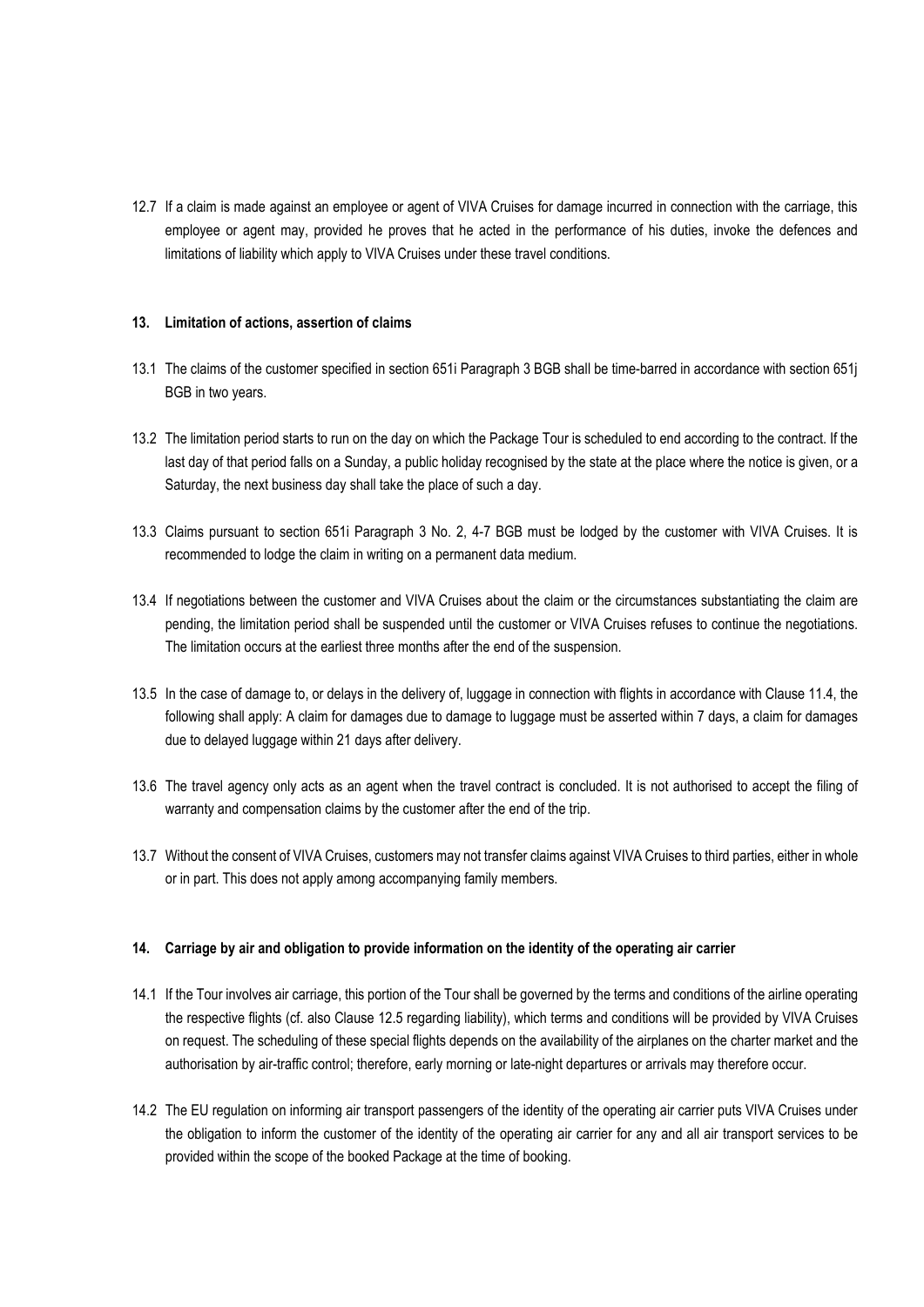If the operating airline has not yet been determined at the time of booking, VIVA Cruises is obliged to inform the customer of the airline(s) which is/are likely to operate the flight(s).

VIVA Cruises must inform the customer accordingly as soon as VIVA Cruises knows which airline will operate the flight.

If due to changes another airline than the one specified to the customer will be the operating airline, VIVA Cruises must inform the customer accordingly. VIVA Cruises must immediately take all reasonable steps to ensure that the customer is informed of any such changes as soon as possible.

The list of airlines banned from operating within the EU ("Black List") is available on the following website: [https://ec.europa.eu/transport/modes/air/safety/air-ban\\_en](https://ec.europa.eu/transport/modes/air/safety/air-ban_en)

#### **15. Passport, visa and health regulations**

- 15.1 The customer must comply with all laws, regulations, directions or provisions of travel (rules and regulations) of the countries and ports affected by theTour, and with all instructions issued by VIVA Cruises and its agents. VIVA Cruises shall inform customers who are citizens of EU members states about general passport and visa requirements as well as formalities required by health authorities of the country of destination, including the approximate deadlines for obtaining visas, prior to the conclusion of the contract and any changes thereto prior to departure. Citizens of other countries may obtain that information from the competent consulate. This always under the assumption that no special circumstances apply to the person of the customer and any accompanying persons (such as dual citizenship, statelessness).
- 15.2 The customer is responsible for obtaining and carrying the travel documents required by the authorities (such as visa, vaccination certificates, online travel permits such as the ESTA authorisation for US travel), any necessary vaccinations and compliance with customs and foreign exchange regulations. Any loss arising from non-compliance with these regulations, e.g. the payment of cancellation costs, fines, penalties and expenses, shall be borne by the customer, unless VIVA Cruises has not provided any, or only has provided insufficient or incorrect, information. If VIVA Cruises has to pay or deposit sums of money in this connection, the customer is obliged to reimburse those immediately.
- 15.3. Additional costs (e.g. for additional catering on board) that arise due to a quarantine for which VIVA Cruises is not responsible are to be borne or reimbursed by the customer.
- 15.4 In the event that the customer fails to comply with the entry rules of individual countries or visa are not granted in time due to the customer's fault, so that the customer is unable to participate in the Tour for that reason, VIVA Cruises may charge the customer with the cancellation fees in accordance with Clause 5. In this case, the customer has the right to prove to VIVA Cruises that no damage has occurred or that the damage is significantly lower than the lump-sum compensation.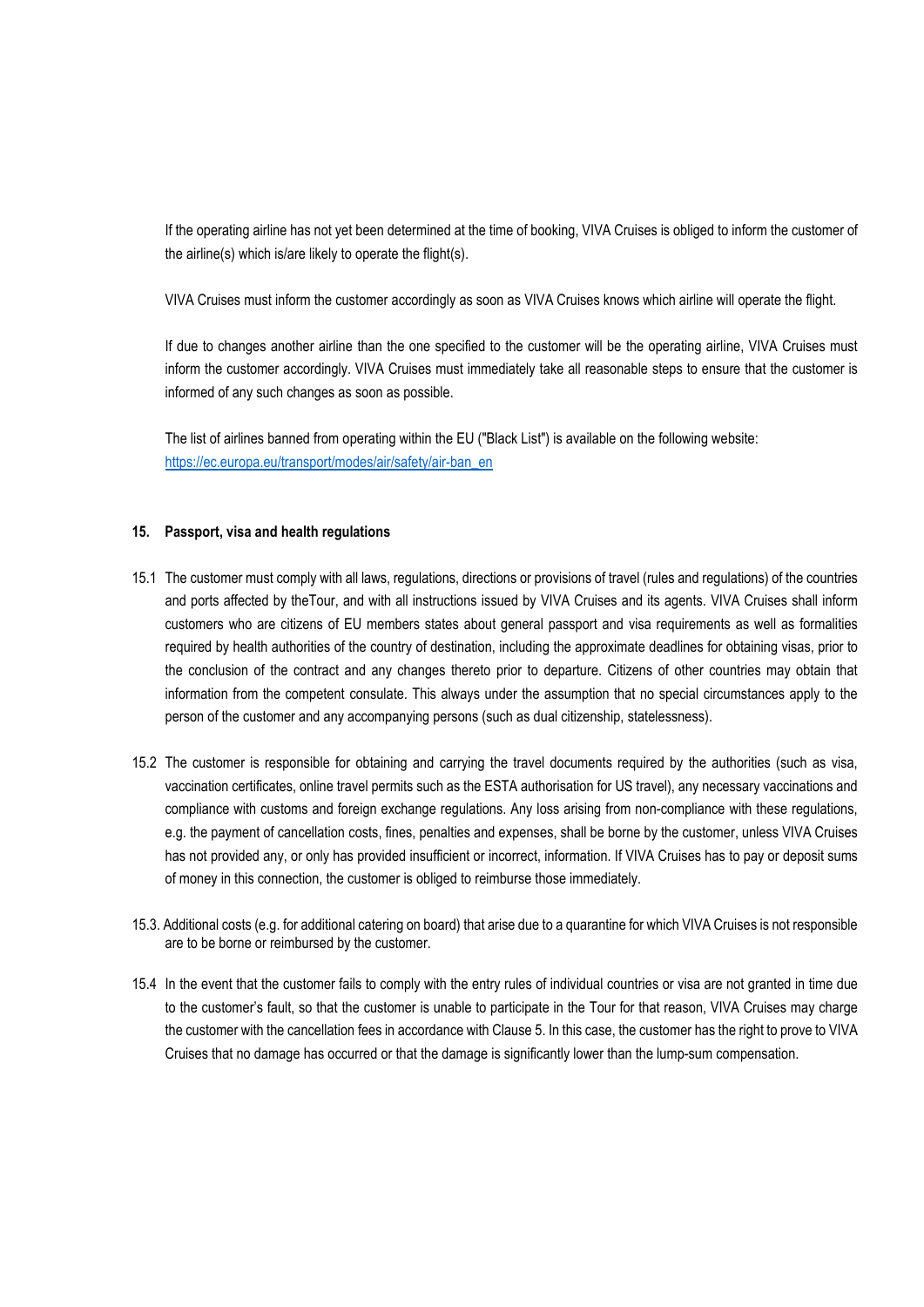## **16. Information for persons with reduced mobility and other restrictions**

- 16.1 VIVA Cruises wishes to ensure that customers with physical disabilities can enjoy a pleasant journey on board the ships of its fleet. For this purpose, VIVA Cruises must be informed of any special requests and needs of the customer due to physical impairments before booking. VIVA Cruises will then always endeavour to help the customer achieve the best possible travel experience, in particular by checking the suitability of the Package Tour requested by the customer and providing the customer with more detailed information in this respect.
- 16.2 The safety of the customer has priority at VIVA Cruises. For this reason, all customers who are deaf, in a wheelchair, blind or whose vision is considerably impaired despite vision aids, have to inform VIVA Cruises of their restrictions before booking. Together, we can then ponder the measures that are necessary to ensure the safety of the customer on board and for any planned excursions (e.g. accompanying person on the journey). If the restrictions only occur after booking, the customer must inform VIVA Cruises in good time so that any necessary measures can be agreed for the safety of the customer.

#### **17. Refusal of landing permit, cost of onward journey**

If the landing or entry of the customer and/or the import of his luggage in the designated port or country is refused, VIVA Cruises may transport the customer and/or his luggage to another port or country called at by the vessel and disembark them there. The customer must pay VIVA Cruises a fee corresponding to the onward journey and compensate VIVA Cruises for all other expenses incurred in connection therewith. These terms and conditions of travel shall also apply to such onward journey.

#### **18. Assistance, salvage**

VIVA Cruises shall be entitled to provide assistance to other ships, to tow and salvage ships with the vessel used. All such activities, whether previously announced or not, shall be deemed part of the voyage.

### **19**. **Medical care**

The services of the ship's physician – if one is carried onboard - are not part of the package travel contract. In each case, the patient concludes a separate treatment contract with the ship's physician. Only the costs of treatment resulting from an accident caused by VIVA Cruises or its employees on board or during an onshore activity organised by VIVA Cruises shall be borne by VIVA Cruises.